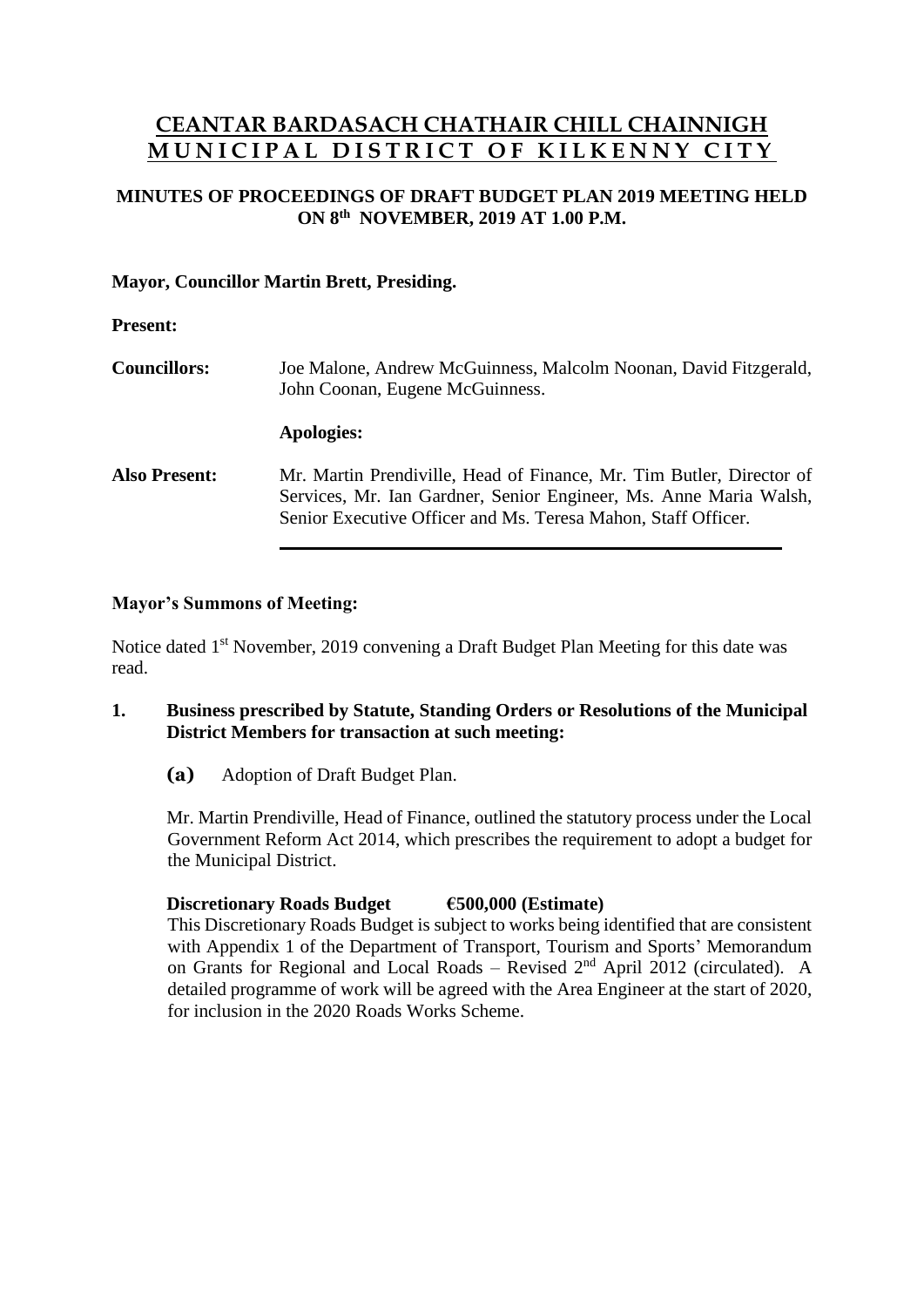#### **Discretionary General Budget €40,000**

This Discretionary General Budget can be used in any area, the detail of which is to be discussed and agreed at the budget meeting. Members must take into account any existing discretionary (recurring or once off) items when allocating this General Budget figure of  $\text{\textsterling}40,000$ .

 Following some clarification and further discussion Mr. Martin Prendiville and Mr. Tim Butler responded to queries raised by Members in relation to the Discretionary General Budget.

 Cllr David Fitzgerald referred to an extract of a letter from John Harte Solicitors which advised that only the members of the Municipal District have the power to make the parking bye-laws for the District including the power to direct the application of the parking fees and fines received. Cllr. Fitzgerald went on to express his concerns that income generated entirely in the Municipal District of Kilkenny City is being spent in other Districts at the time when the city is facing serious challenges. He asked that the Budget not be adopted until clarification is received on how this money is spent.

 Mr. Prendiville explained to the Members their reserved function in adopting the Municipal District Budget. Mr. Butler provided the Members with further advice in John Harte's letter within the context of the overall budget for Kilkenny County Council. It is the Planery Council that makes the decisions for the Council as a whole. He reminded Members of the former County Charge that was levied pre-2014 for all the services provided by the County Council to the City such as, fire services, library services etc. He explained that he had consulted with other Local Authorities and they were operating in the same way as Kilkenny County Council.

 Members asked for 2 adjournments during the meeting to discuss the content of John Harte's letter and the consequences of changing the allocation of funds in the overall Council budget.

The first adjournment was:

| Proposed by: | Cllr. David Fitzgerald  |
|--------------|-------------------------|
| Seconded by: | Cllr. Eugene McGuinness |

And agreed by all that there would be a 10-minute adjournment

 The meeting resumed after the allotted time had elapsed and after further discussion a another 10-minute adjournment was requested.

 It was agreed to complete this meeting and adjourn the commencement of the monthly meeting.

It was:

| Proposed by: | Cllr. Malcom Noonan    |
|--------------|------------------------|
| Seconded by: | Cllr. David Fitzgerald |